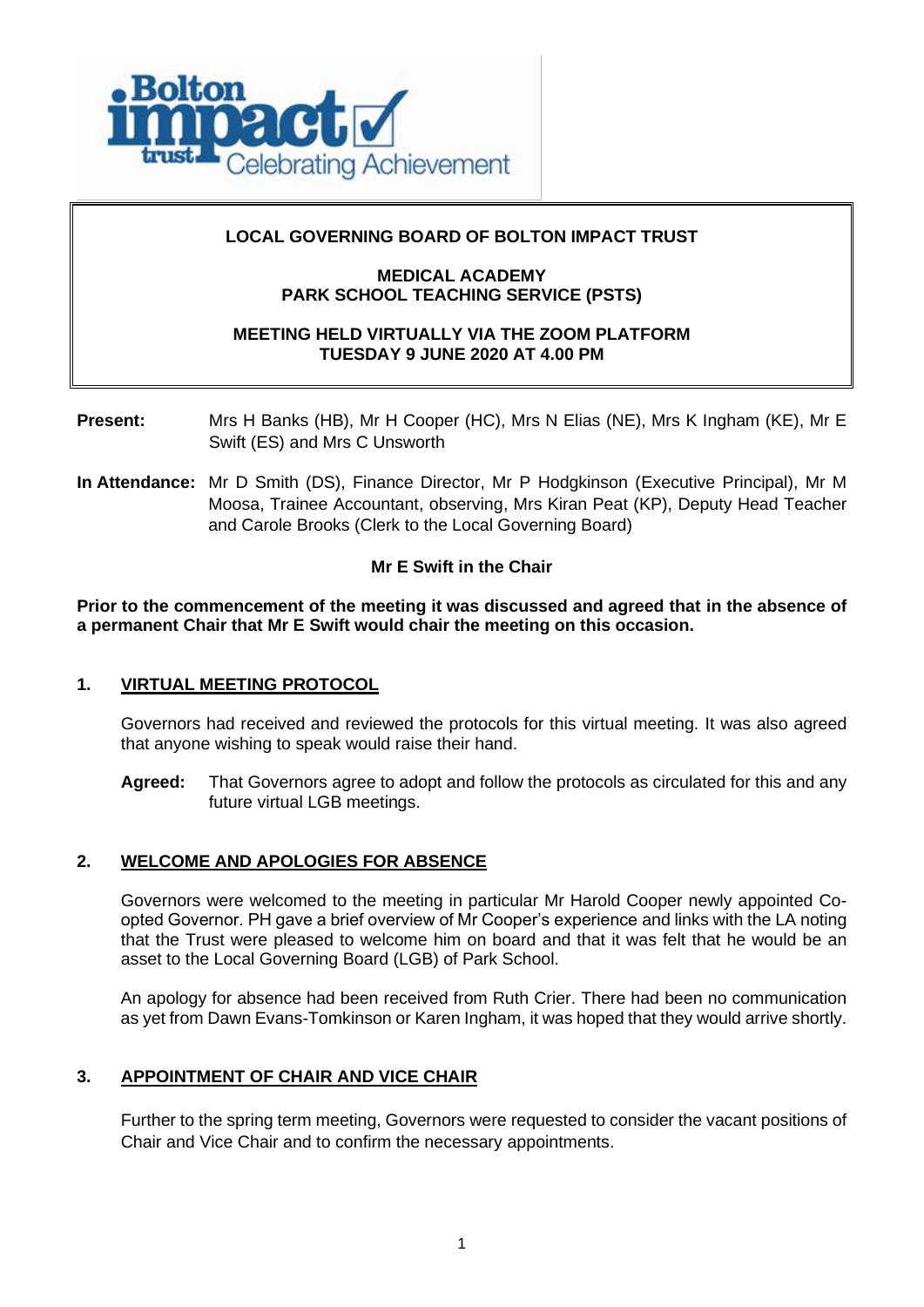

At this point PH noted that due to the recent split and reorganisation of the Medical LGB the Membership of PSTS was still incomplete. It was therefore proposed that the appointment of Chair and Vice Chair be deferred to the autumn term following further Governor recruitment and when there would hopefully be a full complement of Governors. This was agreed.

ES agreed to continue as Chair for this meeting.

The Clerk noted that these appointments would normally be for two years as per the Terms of Reference but to keep in line with other LGB's it was suggested that the term of office be initially for one year until the Autumn term 2021 after which time the appointments would be for a two year term as all other LGB's.

#### **Agreed:**

- i) That ES continue as Chair for this meeting.
- ii) That both Chair and Vice Chair appointments be deferred until the Autumn term meeting.

**Action:** PH to undertake recruitment arrangements to fill the three vacant Co-opted positions.

#### **4. MEMBERSHIP ISSUES**

#### 4.1 Meeting Chairing

The Clerk reported that under the current pandemic circumstances it was felt to be good practice Governors to have a contingency plan in place for the remainder of the summer term in the event that the Chair or Vice Chair become unable to continue with their roles and responsibilities.

However, as discussed under the previous item it had been agreed that the appointment of Chair and Vice Chair was to be deferred until the autumn term. It was therefore suggested that should a situation arise where a Chair was required to undertake any LGB business, that Governors appoint an eligible Governor/s to undertake these tasks.

Governors discussed this matter and from the Governors currently in attendance there were only two eligible. It was therefore

**Agreed:** That Mr Swift and/or Mr Cooper be appointed as Chair to undertake any responsibilities required under these circumstances.

### 4.2 Notification of Vacancies

Governors were requested to consider the following vacancies:

- 3 x Co-opted Governors
- 2 x Parent Governors
- 1 x Staff Governor (after 30 September 2020)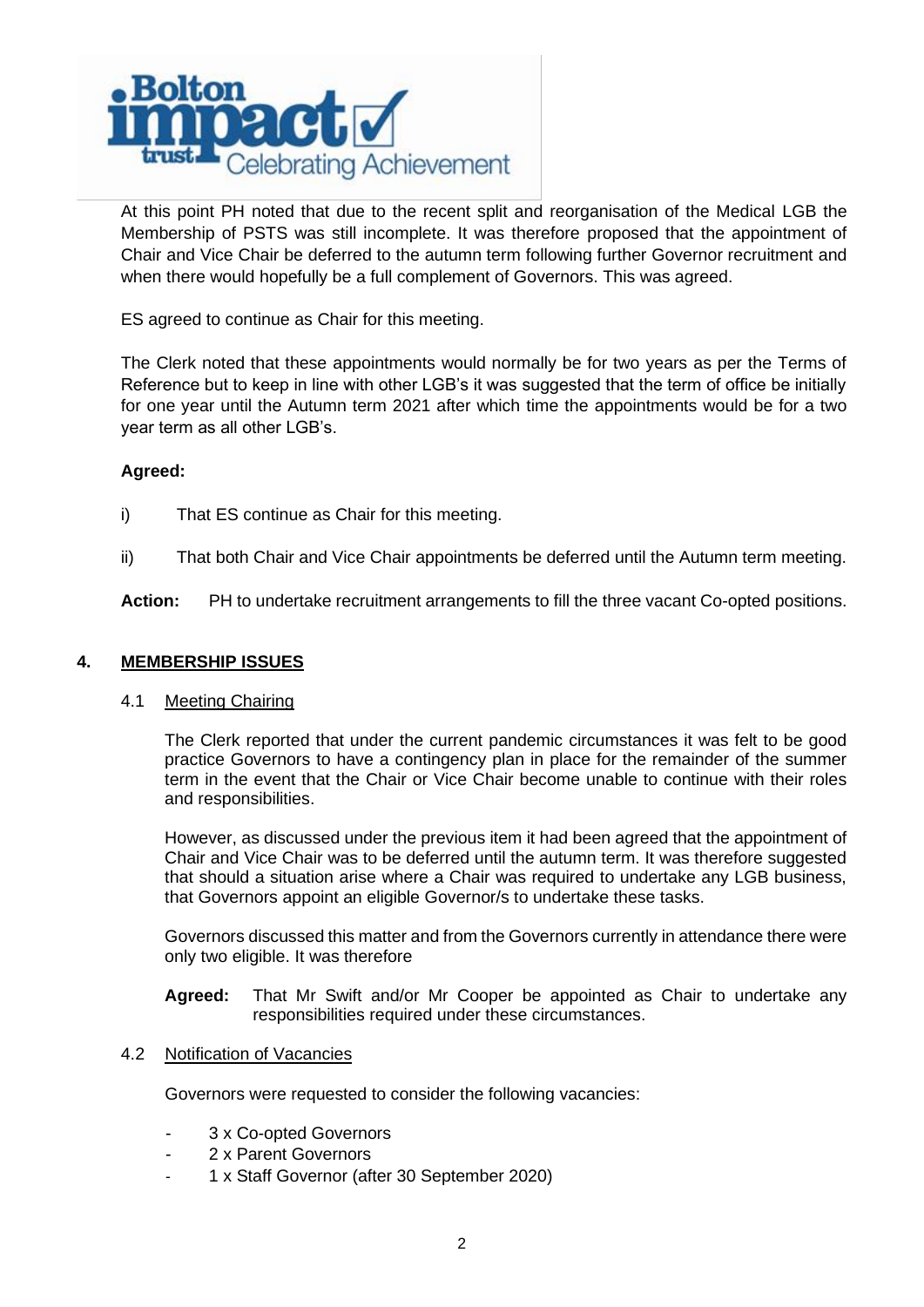

It was noted that the term of office for Mrs Unsworth, Staff Governor had expired on 31 March 2020. Advice had been sought from the Governance Services Team regarding the possibility of extending her term until 30 September 2020 when it would be more appropriate to undertake a Staff Governor election.

The Clerk had advised that this was an unusual situation but that as we were currently in unprecedented times any extensions to terms of office would need to be approved by the Trust as they set the Terms of Reference for the LGB. However, as they would not be meeting prior to the LGB meeting, it was suggested that approval be requested from the Chair of the Trust Board as an isolated case. if agreed, this would need to be formally recorded at the next Trust Board meeting.

DS confirmed that following discussion, the Chair of the Trust had confirmed his approval and that this would be formally recorded and ratified at their next Trust meeting.

The Clerk reported that due to the current Pandemic situation it was understood that undertaking Parent and Staff elections could prove difficult and therefore any Parent/Staff Governors whose terms of office had expired could still attend meetings but only in an observing capacity (without voting rights).

PH confirmed that both Parent and Staff Governor election arrangements had now commenced, and it was hoped that these positions would be filled in the very near future.

PH referred to the three Co-opted Governor vacancies noting that a review of the skills audit would be undertaken by PH and HB to ascertain any gaps in skills for any potential appointments to be made.

**Agreed:** That the term of Office of Mrs Unsworth, Staff Governor be extended to 30 September 2020 (with voting rights) in line with the approval gained from the Chair of the Trust Board and subsequent ratification being received from the Trust Board at their next meeting.

### **Action:**

- i) PH and HB to review the skills audit and consider skills required for the three Coopted Governor vacancies and approach suitable interested personnel for the Trust to consider.
- ii) PH/HB to advise the Clerk of the outcome of the Parent and Staff Governor elections to enable the necessary documents to be forwarded to them.

# **5. DECLARATION OF PECUNIARY INTEREST**

No declarations of pecuniary interest or conflict of interest were made.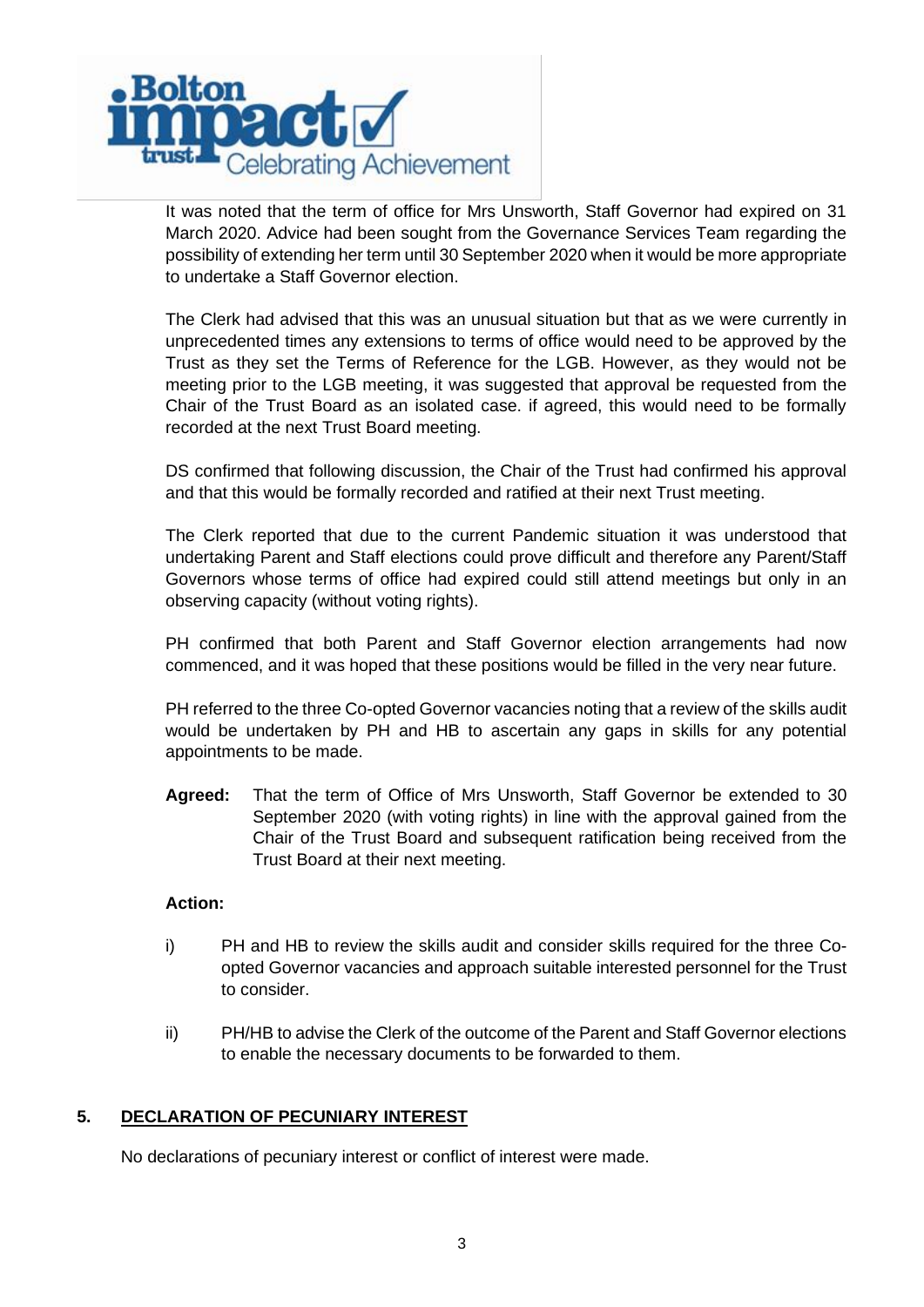

## **6. MINUTES AND URGENT MATTERS ARISING**

Governors had received the minutes of the last meeting for their review and approval.

ES referred to a discussion held with the Clerk regarding the minutes. He had suggested that Governors are individually named when asking questions or making a statement as opposed to the current practice of the Clerk recording 'a **Governor** asked'… or 'a **Governor** reported'…

ES noted that the Clerk had explained that this was the usual practice across Governance services and the reasons why. Governors views were invited.

PH noted that this query had not been raised before but felt that the wording should remain uniform across the Trust. It was proposed that the wording remain as current practice for the current meeting and further consideration be given to this matter in the future. This was agreed.

A Governor noted that the date at the foot of page 4 should be 2019 and not 2020. The Clerk noted this detail and agreed to make the necessary amendment.

Mrs K Ingham apologised for her late arrival to the meeting; this had been due to work commitments.

#### Matters Arising

PH confirmed that following a review of the minutes there were no urgent matters arising which were not covered by items on the agenda. This was agreed.

**Agreed:** To approve as a correct record the minutes of the last meeting of the Board held on 4 February 2020.

### **7. FINANCIAL MONITORING REPORT**

Governors had received the financial monitoring report for the summer term 2020 for their review and information.

DS reported that PSTS were projecting a surplus budget of £193,000 which was £97,000 more that the budgeted surplus figure of £96,000.

Governors were informed that the increased income had been mainly generated following the opening of the new Well-Being Centre, which had provided additional capacity for a wider Park School.

For the benefit of the newly appointed Governors HB explained that the Well-Being Centre was required due to capacity issues at the Roscow Fold Site. It was noted that the building on Chorley New Road, Bolton became available and it was agreed for the use of PSTS to maximise capacity and enable a separate and more specialised provision for a specific cohort of pupils.

HB referred to the autumn term 2019 Key Performance indicators (KPI's) relating to this cohort mainly reflecting therapeutic activity and minimal academic input. Therefore, it had been agreed to move this cohort of pupils to the new site to enable additional input and a specialised provision that was more tailored to their individual needs. Further details regarding this was detailed within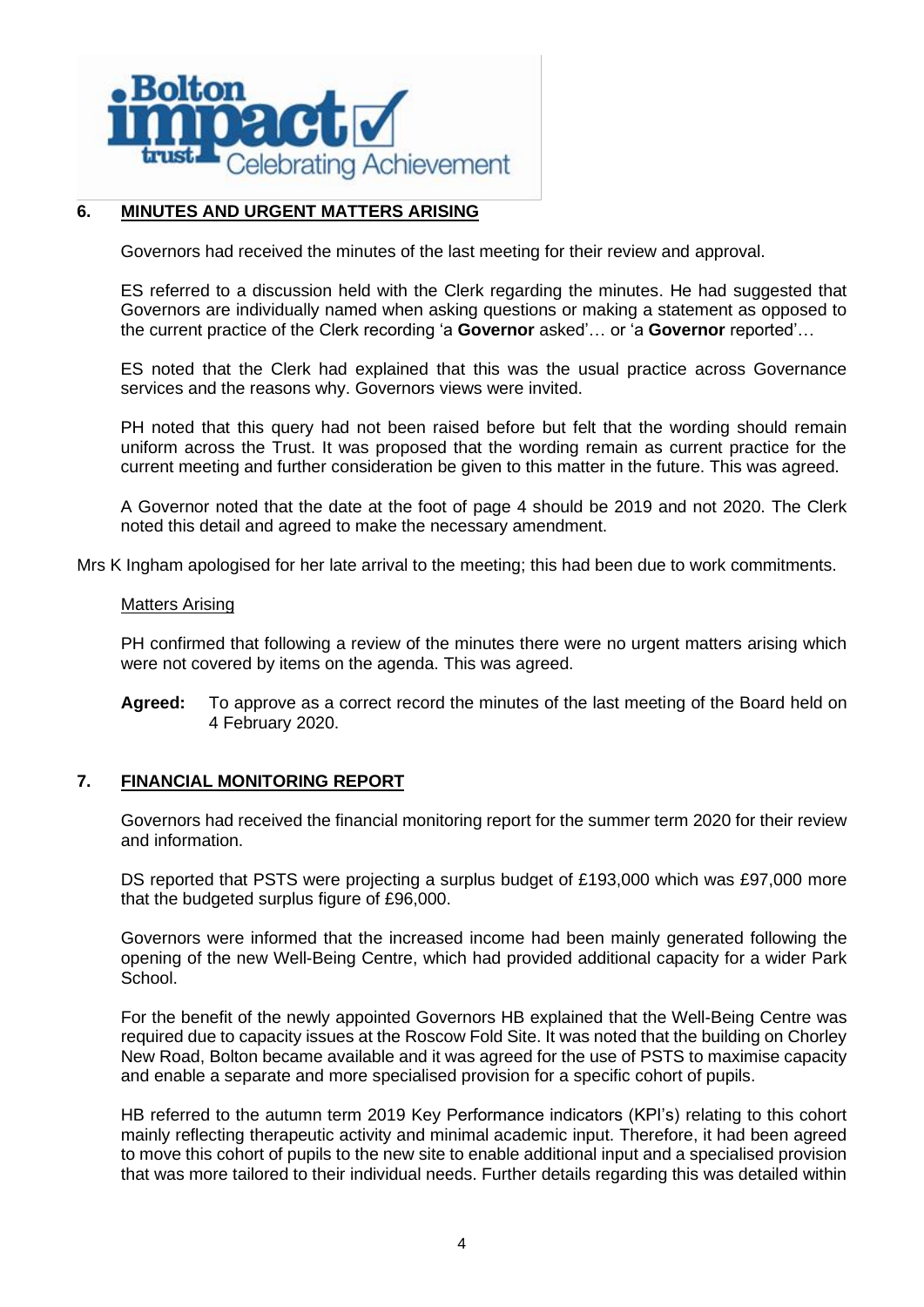

the circulated Academy Lead's report. HB noted that this move had proved hugely successful for the pupils involved and the Centre would continue to build on this.

PH commended the success of the new Well-Being centre noting that there had been a wealth of national interest shown in it and could expect many requests to visit the provision when the current pandemic situation would enable it to be made possible.

PH stated that that in most cases schools were judged on academic ability, however many of the pupils attending PSTS were quite unwell and therefore the provision offer could not be as academic and was more tailored to their specific needs. PH explained that many of the pupils were not able to manage an academic timetable and therefore the provision of this therapeutic offer had proved invaluable and the pupils were now thriving. It was hoped that with this specialised support the pupils concerned would feel more energised, have more self-esteem and confidence to be able to move onto some form of academic study.

HB commented on the improvement that could be seen in the confidence and self-esteem of many of the pupils following their move to the Well-Being Centre.

PH noted that once the Pandemic situation allowed, Governors would be welcome to undertake a physical tour of the Well-Being Centre as opposed to seeing it virtually.

Governors commended the success of the Centre thanking the staff team for all their hard work.

ES referred back to the financial report asking for clarification of the additional income generation and if each of the points detailed within his report gave rise to additional costs.

In support of the three points DS confirmed:

- that by appointing 1-1 Learning Mentor support would give rise to the additional costs.
- That work with other LA's would not tend to give rise to additional costs as a higher rate was charged to them.
- That having more pupils in PSTS would likely give rise to some additional costs but that these were in line with the set rate as agreed with the LA as part of the Dynamic Purchasing agreement.

DS explained that there tended to be income increases as opposed to increased costs. However, if it was felt that additional staff were required, it was usual for HB and DS to meet to discuss her requirements to enable additional pupils to be admitted.

PH commended HB, KP and DS for maintaining a solid and healthy financial position at PSTS and for establishing a good financial base and investing wisely and effectively.

DS noted that as Finance Director for the Trust, he always felt re-assured when meeting HB, KP and the staff team at PSTS.

Governors congratulations was conveyed to all staff on the success of PSTS and the new Well-Being Centre.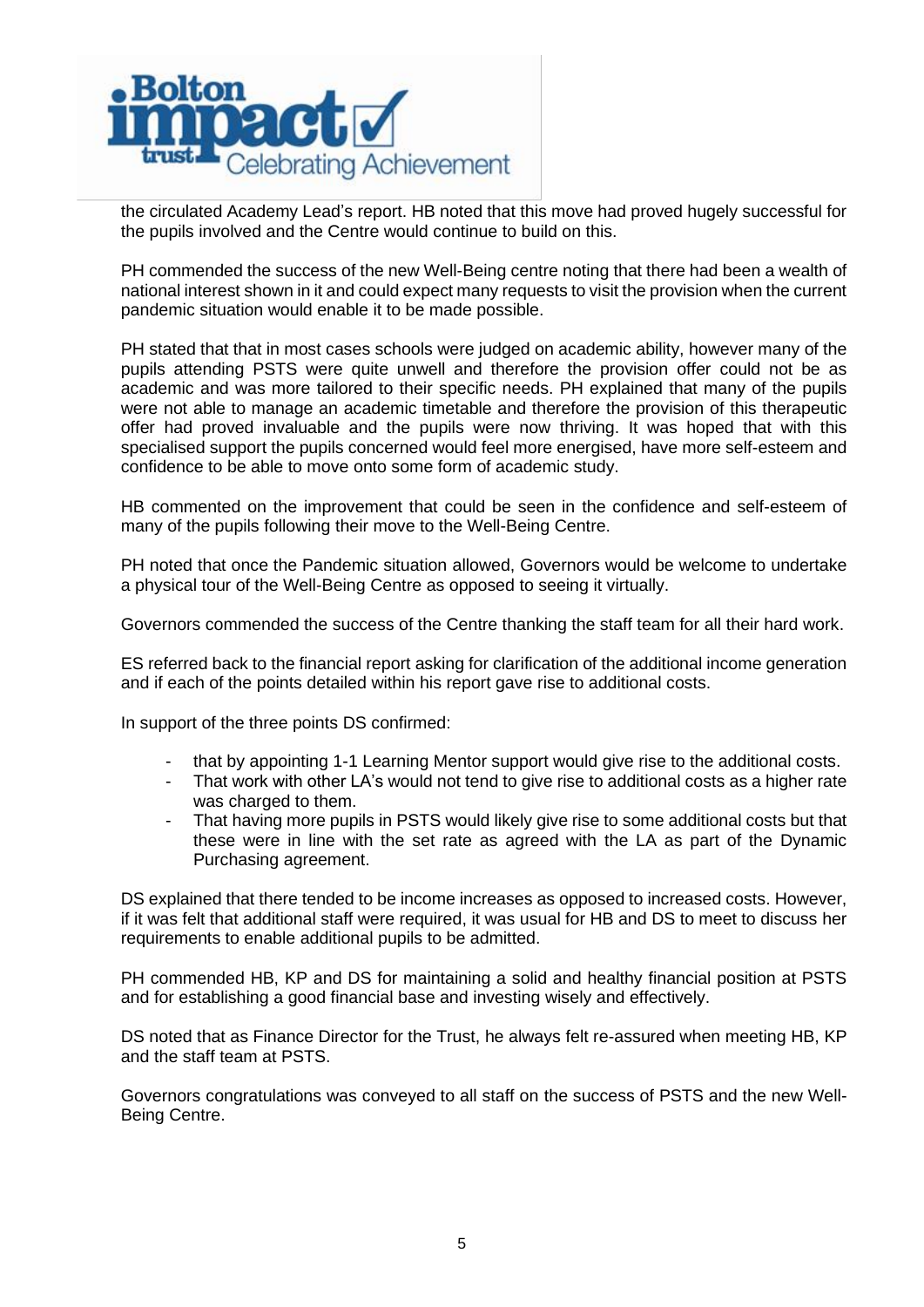

## **8. ACADEMY LEAD REPORT**

Governors had received the termly report from the Academy Lead which included information relating to the following items:

### 8.1 Spring Term (pre-closure)

HB referred to KPI details provided, and the discussion held earlier noting that for the Well-Being Centre the spring term progress data was much more positive. This had been due to moving a cohort of pupils from Park School to the Well-Being Centre. It was noted that their attendance had also improved.

KP explained that the pupils in question had struggled previously with the environment even in small classes of only six pupils. Therefore, at the Well-Being Centre a more therapeutic timetable had been created focussing on well-being and mental health including independent skills, fitness programmes, walks in Queen's Park etc and the overall environment made more welcoming.

Governors were informed that some academic learning such as Maths and Literacy did take place but was camouflaged within other subjects. There had been a 'massive break through' and pupils had responded very well to the new provision. They were more engaged and attending regularly.

HB reported that it was hoped that the provision and support provided would increase pupils' confidence and self-esteem to enable them to move to a more academic offer. It was noted that just before the current 'lockdown' position this was starting to show with pupils looking at functional skills and their next steps with support from Connexions.

Governors were also informed that it was difficult to capture progress in KPI's as data for these students. It was noted that the Boxall profile continued to be used and that case studies had also been compiled for each student.

PH confirmed that the case studies were very useful and would commence from the baseline and include the necessary information to see the progress made. It was felt that by having the case studies the progress did not need to be recorded in the same way as academic data.

It was suggested that the case studies be anonymised, and the success stories shared with Governors for future meetings.

HB noted that ES and RC had undertaken a Governors monitoring visit to the well-being centre as per the circulated reports and had been very pleased with what they had observed both from a Health and Safety aspect and a Curriculum aspect.

**Action:** HB to anonymise the case studies available and circulate to all Governors for their review and information at future meetings.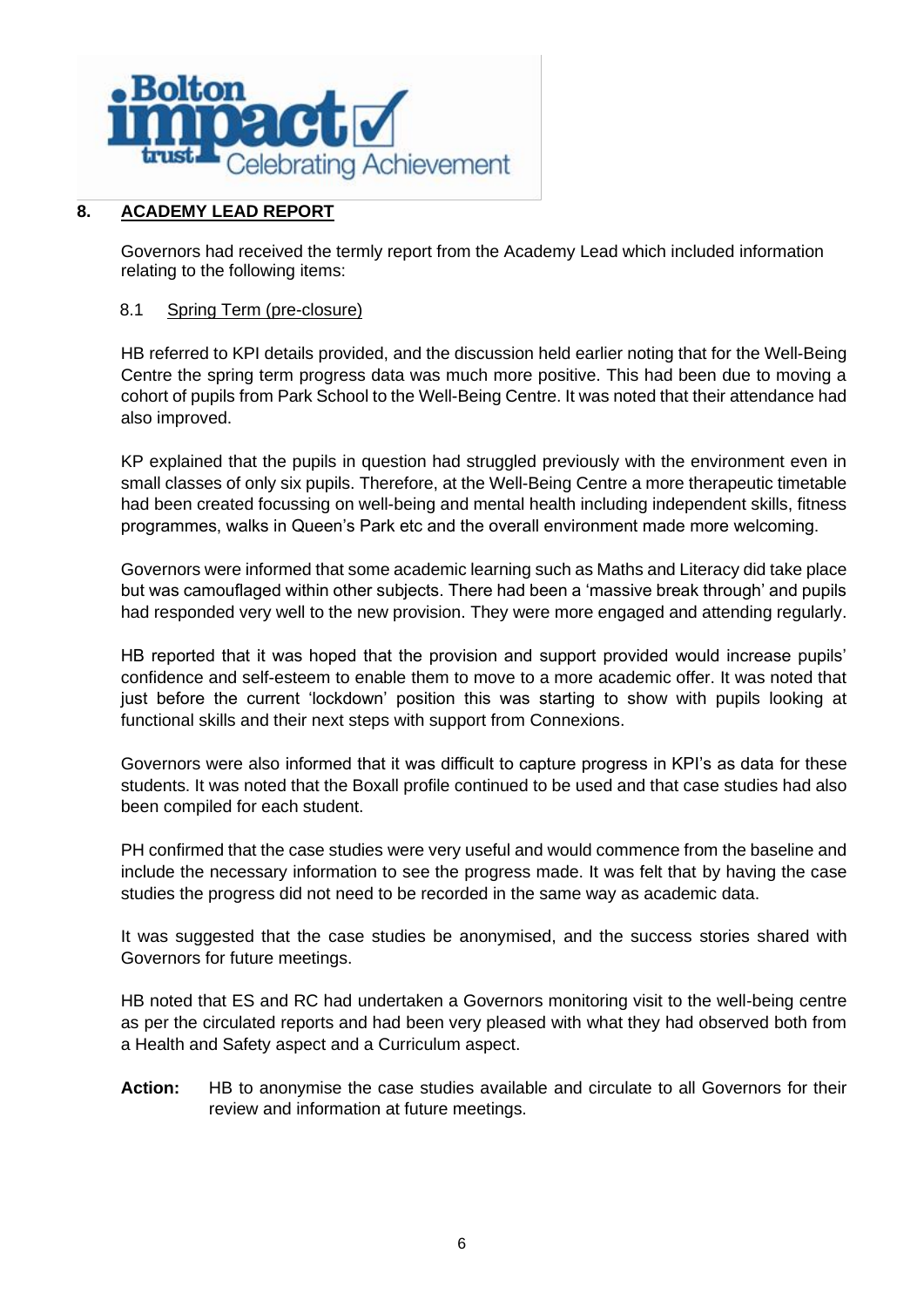

## 8.2 Safeguarding pupils during Coronavirus lockdown

HB confirmed that staff members had been split into teams and had contacted all pupils either by phone or by undertaking an 'eyes on' home visit. Any issues had been raised and the required Child Action and Child Protection meetings had gone ahead despite 'lockdown'. The Child Protection Policy and Online safety policy were regularly reviewed and updated accordingly.

Regular contact would be maintained for those pupils still at home. This week some of the more vulnerable pupils had returned to school and more would be returning next week.

A Governor referred to the number of changes to the guidance that had been made noting that they could relate to the challenges that HB and the Trust must have faced. This had been similar for the setting they worked at.

PH explained that whilst this had been a very challenging time, safeguarding had been a priority. Therefore, the Academy Management Trust had met on a daily basis to discuss any updates and ensure the necessary arrangements were in place and the focus maintained.

PH noted that the guidance was reviewed in detail and adapted to meet the needs of the service across all five Academies. It was further noted that PSTS were experienced in remote safeguarding practices, but other academies were not so and therefore required more support in ensuring all measures were in place.

### 8.3 Remote learning strategy and its impact

HB reported that staff had contacted pupils to establish their preferred working platform be it in the form of a work pack or online. Pupils continued to be contacted on a daily basis and the work delivered, collected and feed-back provided to the pupil. Some pupils were given other work to stretch their abilities, others who were not as engaged had been provided with alternative work as camouflage learning. Staff would undertake home visits as required for those pupils who were not engaging with the work provided. A discussion would take place as to what work they would be happy to do in order for them to become engaged.

PH informed Governors that Park School provided a very tailored learning program for its students as opposed to traditional learning. The staff were to be commended on the personalised approach to the curriculum and their ability to identify and over-come the barriers in place.

### 8.4 Staffing during the Coronavirus lockdown

HB reported that staff well-being was very important and had been monitored very closely. Strategies had been put in place to ensure that colleagues did not become isolated across the team with regular contact being made, some on a 1-1 basis socially distanced and some virtual or via the telephone.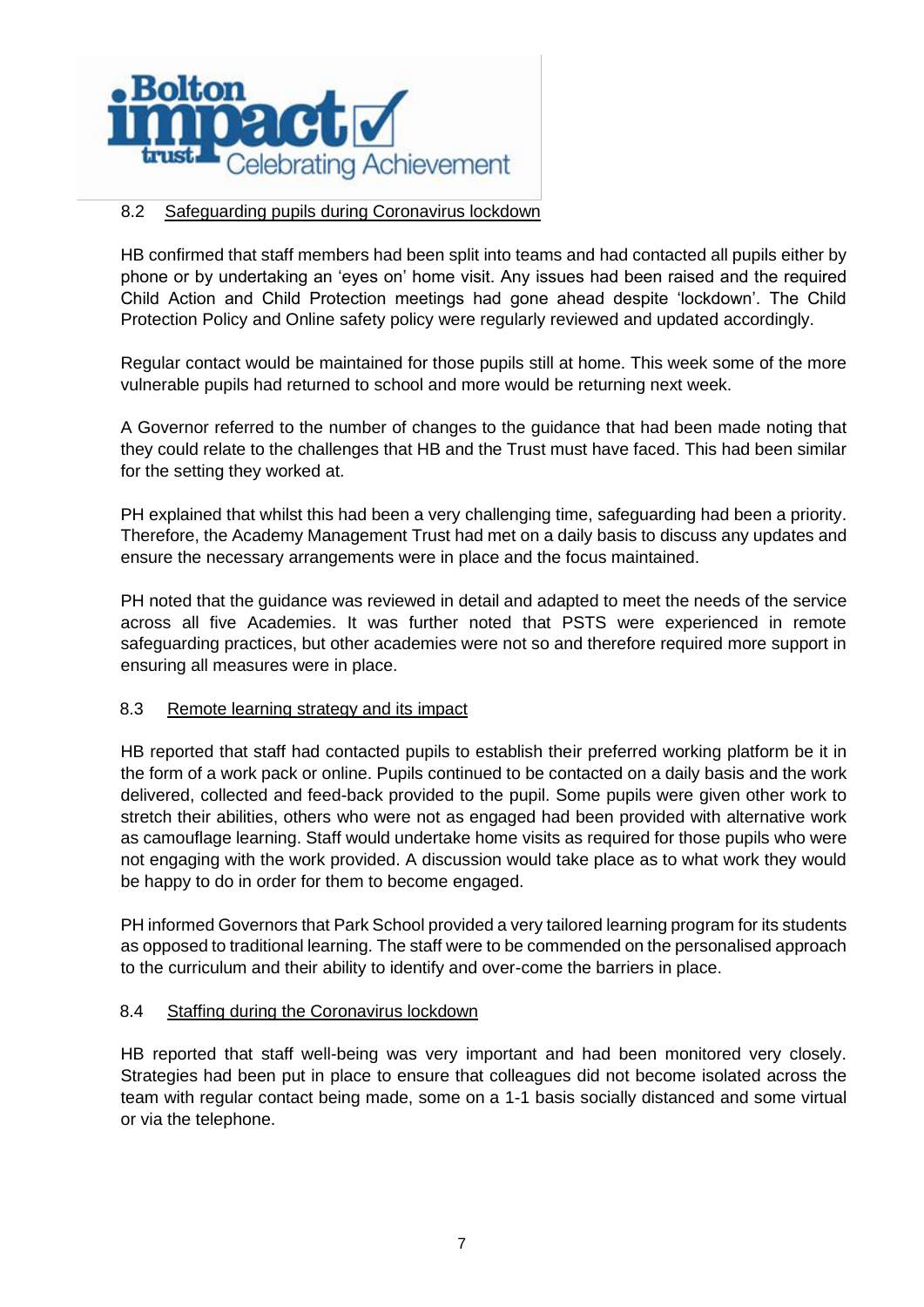

Staff had been split into teams with their roles and responsibilities clarified to ensure all areas of the service were effectively covered. Some staff had been shielding but had still been able to contact the families and students by telephone.

NE, Staff Governor noted that whilst at home she had contacted students on a day to day basis but at other times of the day she had managed her time effectively in respect of her continued professional development (CPD). NE explained that she had accessed the National College link and found the information available around managing students' mental health issues and the affects that this can have on the staff supporting them.

A Governor asked what the next steps were for pupils returning to Park School and if there were any immediate plans in place to return to face to face learning.

PH explained that there were six Academies across the Trust. The two Primary Academies reopened last week in line with the guidance provided and the four secondary provisions planned to return on 15 June 2020. PH shared the data that had been provided at a recent meeting with the Director of Public Health and confirmed that all the required risk assessments were in place for each Academy.

PH noted that the decision to return had been left with the individual schools. A number of schools had re-opened for the classes advised by the Government, but some had delayed any return until 22 June 2020. However, it had been agreed that PSTS would return on 8<sup>th</sup> June 2020

#### A Governor asked if the risk assessment in place for PSTS could be shared with Governors.

HB noted that there was a wealth of documents that could be shared including the RAG rated check sheet used across the Trust and the 'Master Plan' including details of how to manage certain situations and the procedures in place for staff and pupils from entering the building to leaving the building at the end of each day. Risk assessments had been completed in the event that the virus was brought on site or if anyone was confirmed positive in respect of the virus.

PH informed Governors that many checks had been undertaken in addition to ensuring staff availability and site safety. It was noted that the check list provided contained a significant number of questions and only when the full report reflected 'green' on the RAG rating could the setting be considered for re-opening.

PH confirmed that all aspects had been considered and the necessary documents had been presented to the Risk and Audit Committee for their review and approval. It was confirmed that PSTS had been approved to re-open.

PH confirmed that Governors were welcome to review the risk assessments in place.

### A Governor asked what had been considered in relation to Personal Protective Equipment (PPE).

PH confirmed that PPE was available on site should this be required to be used. Staff would not be expected to wear face masks, but they were available if required.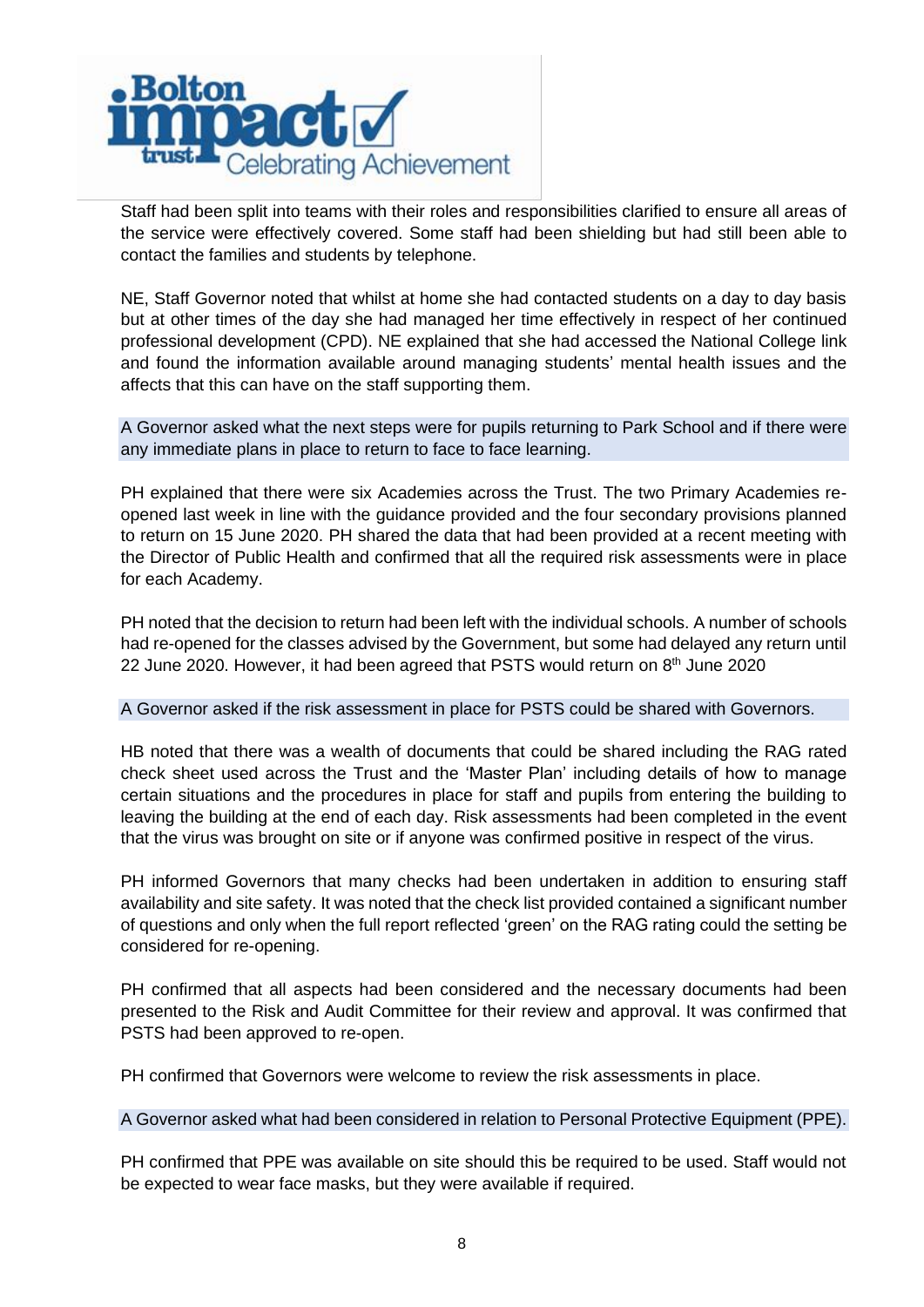

NE stated that whilst wearing face masks could minimise any risks it was felt that the masks if worn by staff could also frighten some pupils and cause them to be very unsettled. It was noted that as a member of staff she felt more than happy and confident to return with the precautions and strategies that had been put in place.

A Governor asked if there were any clinically vulnerable staff requiring shielding?

HB confirmed that there were some staff not returning at this time but had been allocated suitable roles and responsibilities in accordance. It was noted that a risk assessment had been completed in respect of the Teacher on the Children's ward at the Hospital and a discussion had been held with the Matron on that ward.

PH noted that he had asked the same questions of the Academy Leads based at the Roscow Fold site as he had asked of those based at the Well-being Centre and both had answered the same. This had satisfied and re-assured him that Centre was ready to re-open and reflected the strength of Leadership across both sites.

**Action:** PH to share the Master Plan and risk assessment for Park School with Governors.

### **9. GOVERNOR VISIT REPORTS**

Governors had received the following visit reports detailing information from their virtual visits:

- Well-Being Centre: (Follow up visit) Ed Swift
- PSTS Management of the Covid-19 pandemic Ed Swift
- Behaviour and Attendance Karen Ingham
- Post 16 Nicola Elias
- Well Being Centre: Curriculum design/implementation Ruth Crier
- PSTS: SMSC, Curriculum and Well-being– Ruth Crier
- Data and Exams Dawn Evans-Tomkinson

HB thanked Governors for their reports. As always, the support and time provided by Governors was much appreciated.

### **10. BUILDINGS AND PREMISES**

#### 10.1 Building Matters/Urgent Work

HB reported that the Caretaker for both Park School and the Wellbeing centre had ensured that all the necessary hygiene requirements were in place and statutory checks had been undertaken including fire risk assessments, legionella testing and water tank reporting.

The keypads to each door had been removed for hygiene purposes and replaced with key fobs to avoid any unnecessary contact when staff and pupils return to the Centre.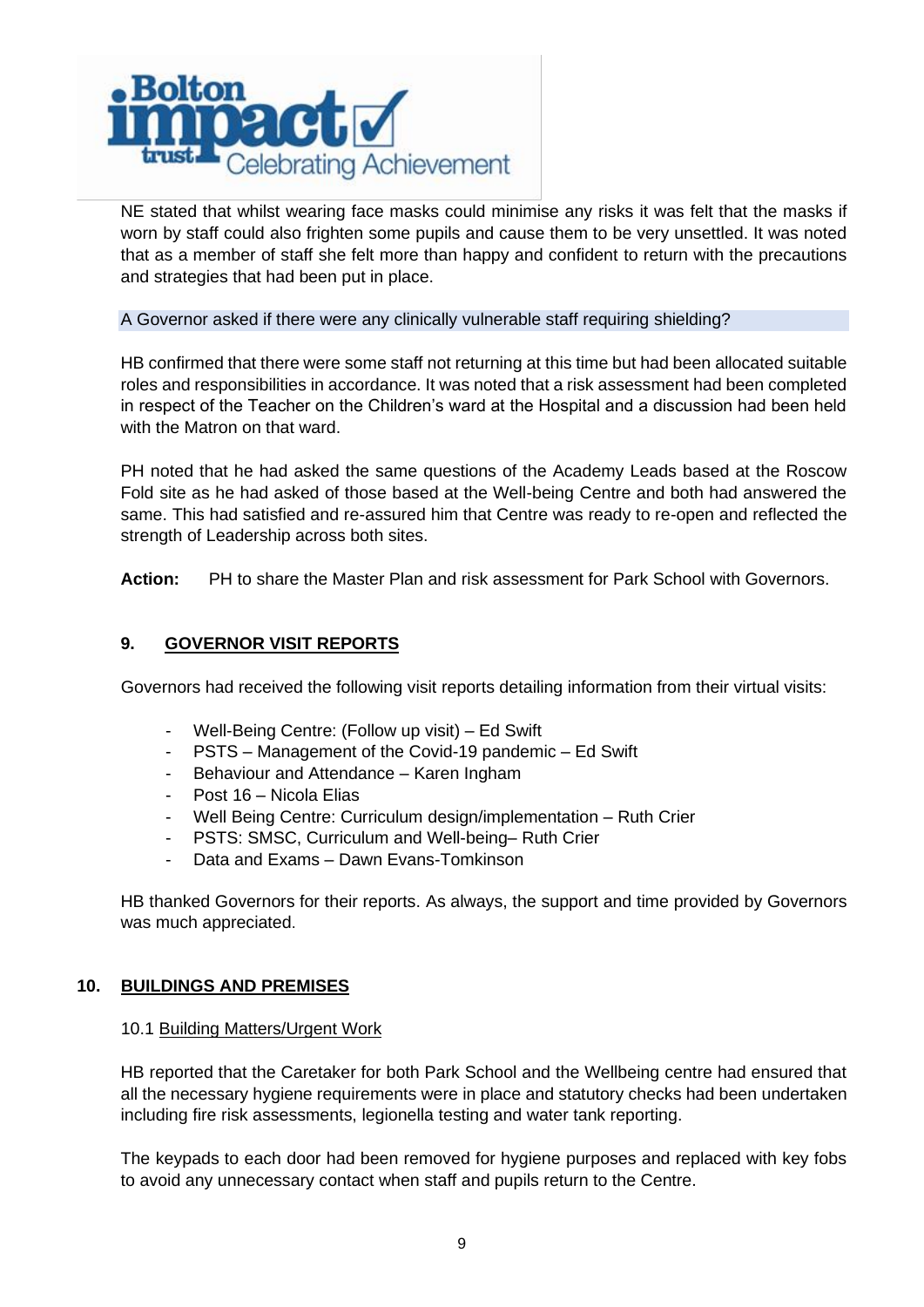

ES asked that thanks be passed on to the Caretaker on behalf of the Local Governing Board for his dedication in maintaining the necessary hygiene and safety regulations at this time.

### **11. SUPPORT FOR GOVERNANCE**

The Clerk referred to the briefing note as circulated with the agenda papers. It was reported that in recognition that schools and academies were not currently operating in the usual way, the Service would continue to be available to provide support, advice and guidance virtually, by email and by telephone.

Clerks would be assisting boards on undertaking virtual meetings and meeting statutory duties with documentation shared securely via the Bolton Governance Gateway.

For information, the Service had put together guidance on virtual meetings which could be found on the Governance Services website. This guidance would be updated throughout the term in order to provide additional information to support boards with their meetings.

During social distancing, isolation and shielding, it was important to provide some normality in services and we would therefore offer a suite of virtual training and development for governors and trustees to access. This would replace planned face-to-face sessions for this term and further information about the sessions available had been issued via an additional e brief.

The NGA Learning Link, brokered through our Training and Development Service Level Agreement, remained available for access. Further information on e-learning can be found on our website.

### **12. DATES OF NEXT MEETINGS**

**Agreed:** That the Local Governing Board meetings for the 2020/21 academic year be held as follows:

| Autumn Term: | Tuesday 13 October 2020 at 4.00pm |
|--------------|-----------------------------------|
| Spring Term: | Tuesday 2 February 2021 at 4.00pm |
| Summer Term: | Tuesday 8 June 2021 at 4.00pm     |

### **13. CONSENT TO ABSENCE**

**Agreed:** To consent to the absence from this meeting of Ruth Crier and Dawn Evans-Tomkinson.